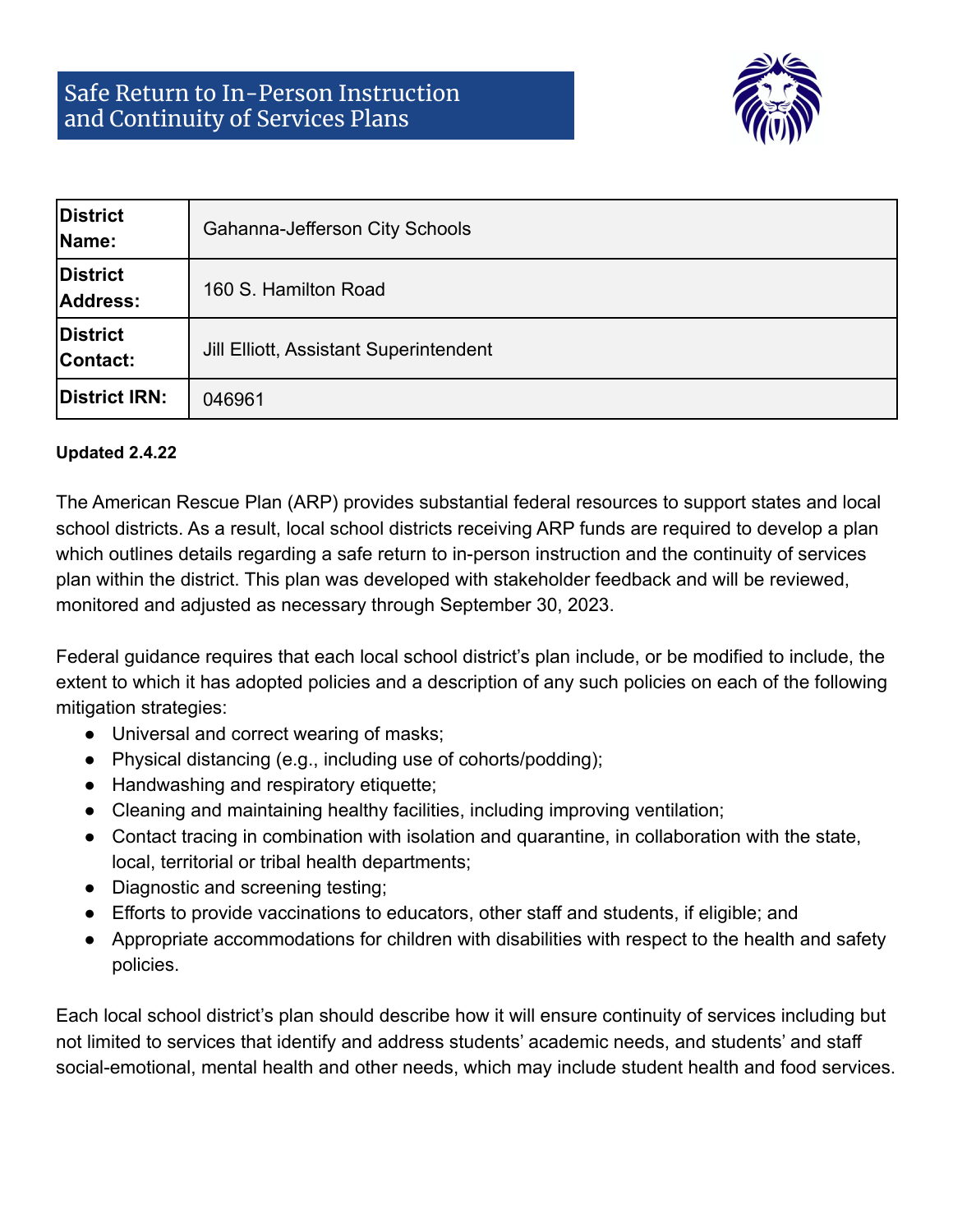## Safe Return to In-Person Instruction and Continuity of Services Plans



In addition, local districts should seek public input and periodically review and revise its plan as appropriate.

| <b>Health and Safety Mitigation Strategies:</b> |                                                                                                                                                                                                                                                                                                                                                                                                                                                                                                                                                                       |
|-------------------------------------------------|-----------------------------------------------------------------------------------------------------------------------------------------------------------------------------------------------------------------------------------------------------------------------------------------------------------------------------------------------------------------------------------------------------------------------------------------------------------------------------------------------------------------------------------------------------------------------|
|                                                 | Maintaining a healthy, safe learning environment remains our top priority. We are<br>grateful to our school community for their support and cooperation during the<br>pandemic. Working together, our students, teachers, staff and families helped<br>minimize the impact of COVID-19 on our district.                                                                                                                                                                                                                                                               |
|                                                 | Our goal has been keeping students in school 5 days a week. Throughout the<br>pandemic, we have worked closely with local health agencies and have consulted<br>with our COVID Task Force to make this possible. Our COVID Task Force is made<br>up of local medical experts within the Gahanna community, district nursing staff and<br>representation from Franklin County Public Health. The ongoing guidance from our<br>Task Force has been invaluable as we implement and adjust health and safety<br>protocols and learning models for our students and staff. |
|                                                 | Ohio and local governments have lifted health orders, and the CDC, ODH, and<br>FCPH have changed their guidance on COVID-19-related protocols several times<br>over the course of the pandemic. As a result, we continue to monitor and adjust our<br>COVID-19 restrictions based on local data and health department guidance.                                                                                                                                                                                                                                       |
|                                                 | In August of 2020, the Gahanna-Jefferson Board of Education adopted a facial<br>covering policy which can be found here. For the 2021-2022 school year, we started<br>with a PK-8 mask requirement that was extended to include 9-12 schools after data<br>suggested it was necessary. We will continue to monitor local data as a guide for<br>modifying face covering requirements.                                                                                                                                                                                 |
|                                                 | Our district continues to utilize other mitigation strategies as well. We implement<br>social distancing to the greatest extent possible and encourage healthy hand<br>hygiene practices in all schools. Hand sanitizer will be available throughout our<br>buildings and students will be encouraged to sanitize when entering and exiting our<br>learning spaces. In addition, cough and sneeze etiquette will be taught and<br>reinforced.                                                                                                                         |
|                                                 | Our building ventilation systems have been updated with MERV filters and cleaning<br>protocols will return to pre-pandemic practices. Additionally, district administration                                                                                                                                                                                                                                                                                                                                                                                           |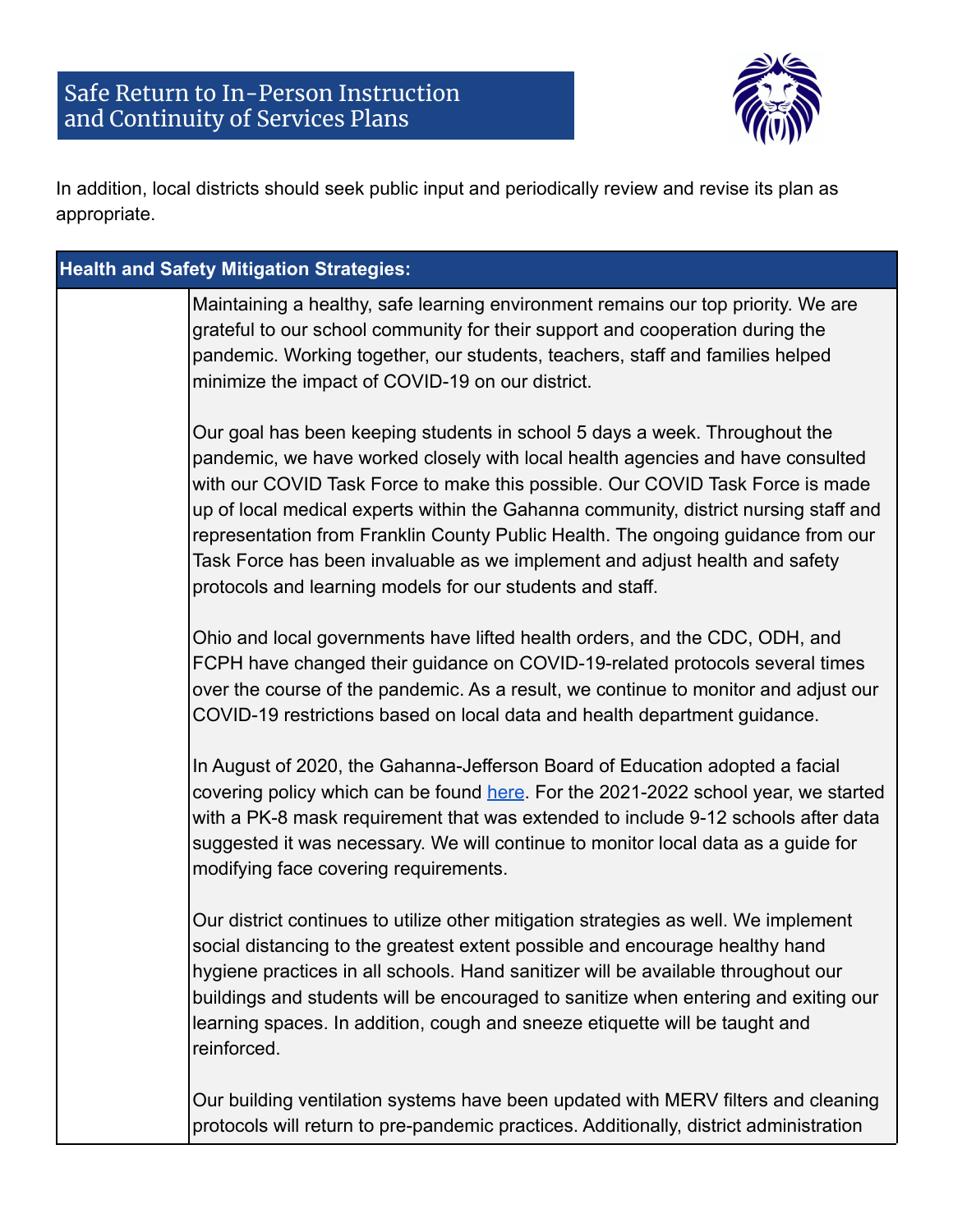

|                                | and nursing staff will determine and implement contract tracing, isolation, and<br>quarantine protocols as directed by and in accordance with public health<br>recommendations.                                                                                                                                                                                                                                               |  |
|--------------------------------|-------------------------------------------------------------------------------------------------------------------------------------------------------------------------------------------------------------------------------------------------------------------------------------------------------------------------------------------------------------------------------------------------------------------------------|--|
|                                | Diagnostic and screening tests for the COVID-19 virus will continue to be available<br>within our school clinics and central office as supplies are made available by public<br>health. The district will purposefully utilize available test kits for COVID concerns in<br>order to keep students safe in school.                                                                                                            |  |
|                                | The district will continue to encourage teachers, staff and students to be vaccinated<br>for increased protection. We have hosted vaccine clinics for all age groups and will<br>continue to partner with local health organizations to make vaccines available for our<br>students.                                                                                                                                          |  |
|                                | To further support our students with disabilities exhibiting unique health needs, the<br>district will work with IEP teams to develop appropriate plans which may include<br>specific health and safety mitigation practices and/or alternate service models.                                                                                                                                                                 |  |
| <b>Continuity of Services:</b> |                                                                                                                                                                                                                                                                                                                                                                                                                               |  |
|                                | In August of 2021, Gahanna-Jefferson Public Schools returned to full time in-person<br>learning for students and staff. To accommodate the interests and needs of our<br>families, a blended learning option will be available using SchoolsPLP, a 3rd party<br>provider for the 21-22 school year.                                                                                                                           |  |
|                                | Our Continuity of Services plan is designed to support the academic,<br>social-emotional and nutritional needs of our students as well as the mental health<br>needs of our staff.                                                                                                                                                                                                                                            |  |
|                                | <b>Approaches to Identifying Academic Needs:</b>                                                                                                                                                                                                                                                                                                                                                                              |  |
|                                | In Gahanna-Jefferson Public Schools, we use a variety of data to identify academic<br>and social-emotional needs for students. Data is gathered in an on-going manner at<br>various points in the school year. Gahanna-Jefferson Public Schools staff will<br>administer and analyze the following data sources:<br>Kindergarten Readiness Assessment<br>$\bullet$<br>K-3 Third Grade Reading Guarantee diagnostic assessment |  |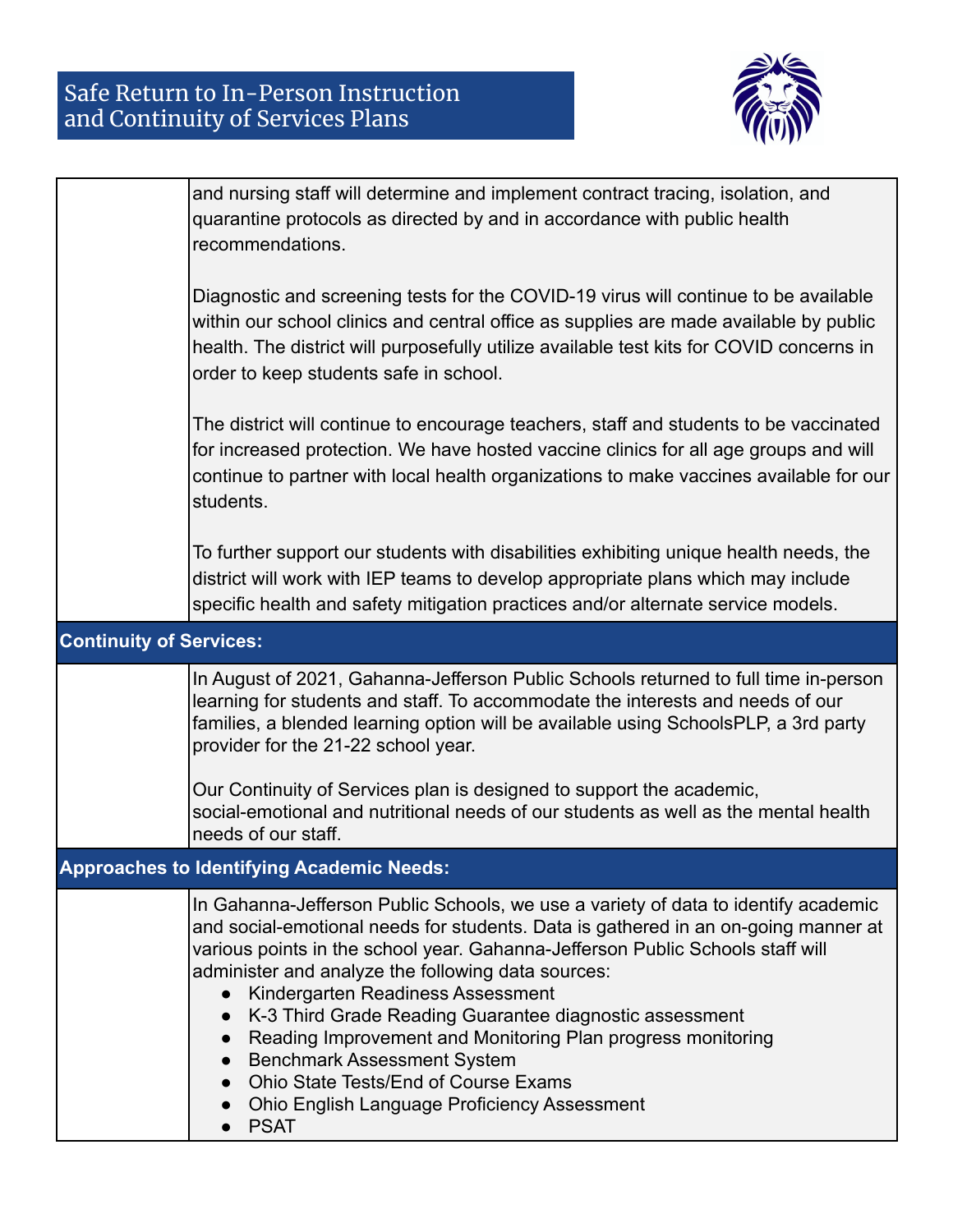## Safe Return to In-Person Instruction and Continuity of Services Plans



| <b>SAT</b><br>Panorama SEL Survey<br><b>Cognitive Abilities Test</b><br>• MTSS benchmark and progress monitoring<br>Classroom-based formative and summative assessment data<br>Coursework and grades<br>Credit attainment and progress toward graduation<br>• Attendance data<br>Information from school counselors and mental health specialists<br><b>Universal Screener</b>                                                                     |
|----------------------------------------------------------------------------------------------------------------------------------------------------------------------------------------------------------------------------------------------------------------------------------------------------------------------------------------------------------------------------------------------------------------------------------------------------|
| District leaders and staff have implemented a new universal screener that began in<br>the fall of 2021. The data received from the universal screener will be added to the<br>data currently collected and will allow us to identify academic needs more efficiently<br>in both reading and math districtwide.                                                                                                                                     |
| Data will be analyzed collaboratively to identify students with learning needs or gaps.<br>Additionally, teachers will identify student needs from daily observation and<br>assessment of engagement and performance.                                                                                                                                                                                                                              |
| <b>Approaches to Academic Gap Filling:</b>                                                                                                                                                                                                                                                                                                                                                                                                         |
| Teachers will continue to formally and informally assess students and will provide<br>differentiated instruction and intervention/enrichment support based on that data.<br>Teachers in Gahanna-Jefferson Public Schools will utilize high quality learning<br>experiences to support student engagement and gap filling.                                                                                                                          |
| Literacy specialists will continue working with students at the elementary level to<br>intentionally target identified reading and writing gaps and to supplement classroom<br>instruction. This literacy support will be provided in the one-on-one setting as well as<br>small groups.                                                                                                                                                           |
| Middle school students will receive additional support to address learning gaps<br>during intervention periods worked into the school day. The high school will utilize<br>regular class and support periods to address identified academic and SEL needs<br>during the school day.                                                                                                                                                                |
| Building and grade level teams will utilize the Multi-Tiered Systems of Support<br>(MTSS) process involving data-based problem solving and decision-making across<br>all levels to address specific academic learning gaps. Once specific interventions are<br>identified and implemented for students, staff will monitor progress in an ongoing<br>manner using various assessment tools and making adjustments along the way as<br>appropriate. |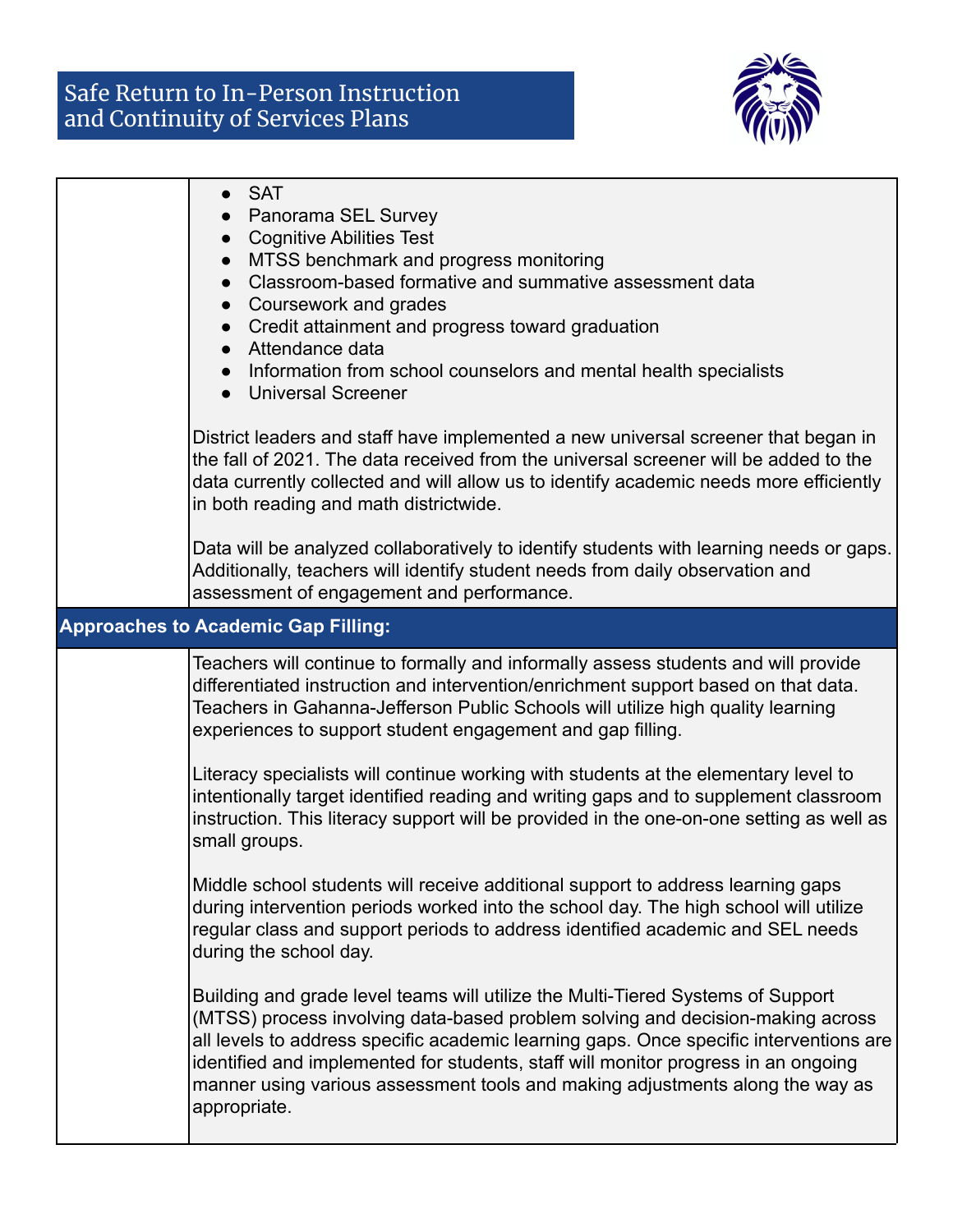

|                                              | After school tutoring sessions will be provided to K-12 students needing academic<br>support in addition to the intervention plans already in place during the school day.<br>This after school supports will be content specific and will provide additional<br>exposure and remediation for at-risk students.                                                                                                                                                                                                                                                                                                                                                                                                                                                        |  |
|----------------------------------------------|------------------------------------------------------------------------------------------------------------------------------------------------------------------------------------------------------------------------------------------------------------------------------------------------------------------------------------------------------------------------------------------------------------------------------------------------------------------------------------------------------------------------------------------------------------------------------------------------------------------------------------------------------------------------------------------------------------------------------------------------------------------------|--|
|                                              | Our traditional summer school program, Journey to Learning (JTL), will operate each<br>summer and will offer reading, math and social-emotional support. It targets students<br>that need additional remediation in grades PreK-8 as well as our K-12 EL students.<br>We also offer summer credit recovery classes for grades 9-12 in English Language<br>Arts (9-12), Mathematics (Algebra, Geometry, Algebra II), Social Studies (Modern<br>World History, US History, Government) and Science (Physical Science, Biology).                                                                                                                                                                                                                                          |  |
|                                              | In addition to traditional summer school offerings, PK-12 Gahanna-Jefferson Public<br>Schools students will have opportunities to engage in high interest experiential<br>learning that will support social-emotional needs, build learning stamina and extend<br>curriculum exposure in a variety of ways. These opportunities will be hands-on and<br>project-based embedding literacy, math and STEM experiences.                                                                                                                                                                                                                                                                                                                                                   |  |
|                                              | Every Gahanna-Jefferson Public Schools student will have summer access to the<br>supplemental tech tools that have been used during the school year to support<br>literacy and math. We will implement an incentive program to encourage students<br>and families to continue use throughout the summer.                                                                                                                                                                                                                                                                                                                                                                                                                                                               |  |
|                                              | During the 2021-22 school year, building teams and classroom teachers will use the<br>newly purchased universal screener in tandem with the MTSS process to identify<br>students' needs and develop intervention plans to support any additional gaps that<br>may exist. Instructional coaches and grade level/content teams will continually<br>review curriculum guides and adjust lessons to embed prerequisite skills into the<br>lessons as needed. Our support staff in the buildings will continue to provide small<br>group and individual support (such as Reading Recovery, LLI, math interventions,<br>SEL groups) based on the needs of the students.                                                                                                      |  |
| <b>Approaches to Social-Emotional Needs:</b> |                                                                                                                                                                                                                                                                                                                                                                                                                                                                                                                                                                                                                                                                                                                                                                        |  |
|                                              | Gahanna-Jefferson Public Schools staff and students will benefit from our return to<br>in-person teaching and learning which provides increased engagement and<br>monitoring of social-emotional needs. All students in grades 3-12 will participate in<br>the Panorama Social-Emotional Learning Survey providing data on our students'<br>sense of belonging, self-management, emotional regulation, and social awareness.<br>All GJPS staff will also complete the staff Panorama survey and data from both<br>groups will be used to develop school and districtwide plans for support.<br>Teachers, counselors and support staff will observe students within the school<br>setting and will work collaboratively with parents to identify SEL needs of students. |  |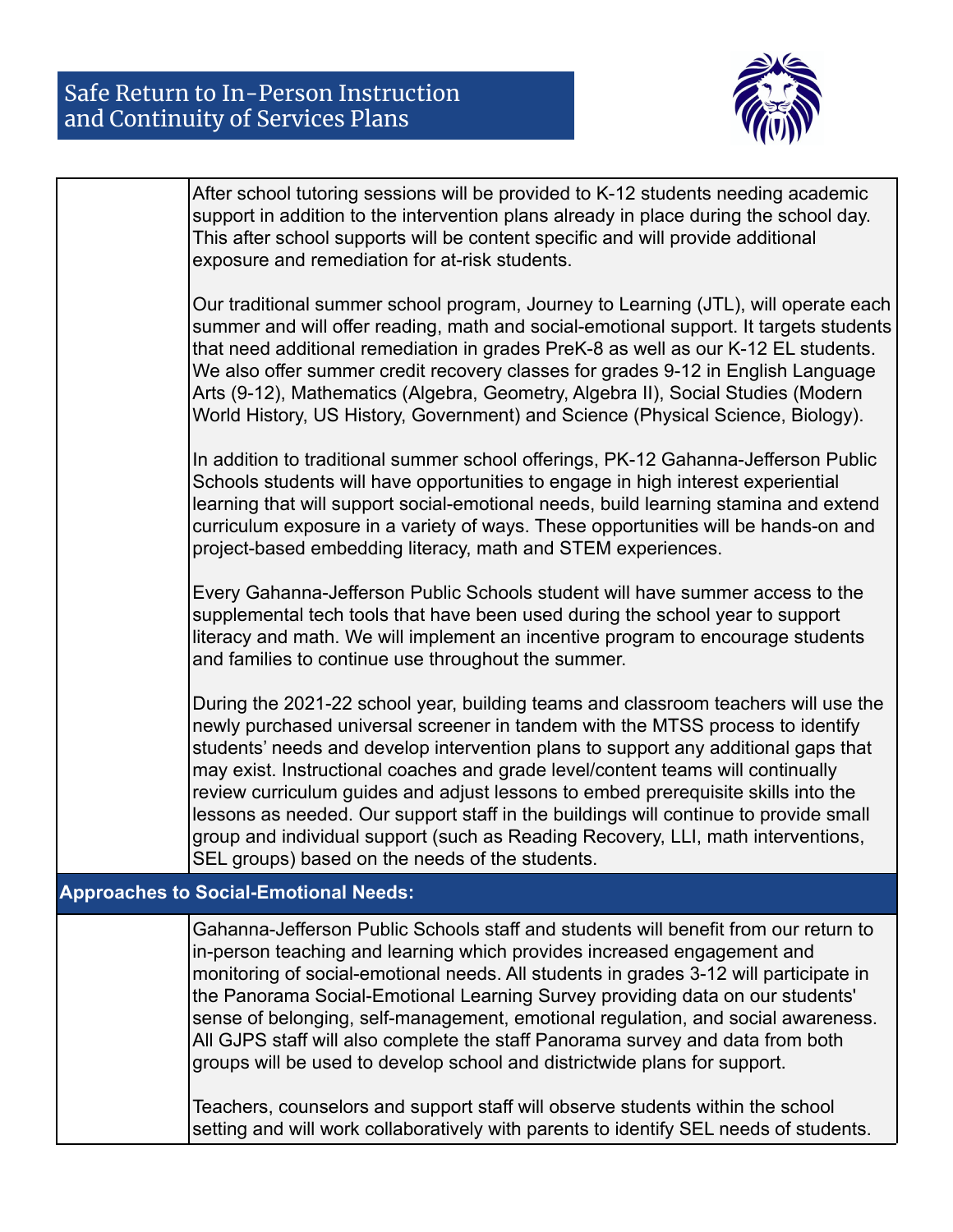## Safe Return to In-Person Instruction and Continuity of Services Plans



|                   | Students may receive individual or small group counseling support focused on a<br>variety of mental health needs including but not limited to anxiety, depression, low<br>motivation/engagement, social skills and problem-solving.                                                                                                                                                                                                                                                                                                                                                                                                                                 |
|-------------------|---------------------------------------------------------------------------------------------------------------------------------------------------------------------------------------------------------------------------------------------------------------------------------------------------------------------------------------------------------------------------------------------------------------------------------------------------------------------------------------------------------------------------------------------------------------------------------------------------------------------------------------------------------------------|
|                   | At the elementary level, all students are engaged in daily morning meetings to help<br>them start the day in a balanced place where they are able and ready to receive<br>instruction for the day. Morning meetings are used to teach students<br>social-emotional strategies they can use throughout the day to cope and<br>problem-solve various situations.                                                                                                                                                                                                                                                                                                      |
|                   | Building and grade level teams will utilize the Multi-Tiered Systems of Support<br>(MTSS) process involving data-based problem solving and decision-making across<br>all levels to address specific social-emotional needs. Once specific interventions are<br>identified and implemented for students, staff will monitor progress in an ongoing<br>manner using various assessment tools and making adjustments along the way as<br>appropriate.                                                                                                                                                                                                                  |
|                   | School counselors and mental health specialists will support classroom teachers<br>with strategies and plans for in-class support and monitoring. At the elementary<br>level, school counselors provide in-class lessons to strengthen various<br>social-emotional skills. The mental health team will also provide parent support<br>resources including virtual presentations on identified topics of need.                                                                                                                                                                                                                                                       |
|                   | Through a partnership with Concord Counseling, students have additional<br>counseling support during the school day and after hours. We also utilize Safe<br>Schools Helpline to provide round the clock reporting for needed social-emotional<br>support.                                                                                                                                                                                                                                                                                                                                                                                                          |
|                   | All buildings have been equipped with SMARTLabs to serve as a safe space for<br>students to decompress, work through social-emotional plans and receive support or<br>intervention from a trained adult. Additionally, staff will engage in professional<br>learning to support restorative practices in our buildings.                                                                                                                                                                                                                                                                                                                                             |
| <b>Alignment:</b> |                                                                                                                                                                                                                                                                                                                                                                                                                                                                                                                                                                                                                                                                     |
|                   | We are committed to the academic and social-emotional well being and success of<br>all Gahanna-Jefferson Public Schools students and staff. Our Safe Return to<br>In-Person Instruction and Continuity of Services plan is in direct alignment with our<br>Vision, Mission and Beliefs, Continuous Improvement Plan and our continued work<br>around equity & access. Many of the opportunities described in the plan are<br>standard practices used to meet the variety of needs present for our students prior to<br>the pandemic. Others are extensions of current practice that aim to provide<br>additional exposure, intervention, enrichment and engagement. |